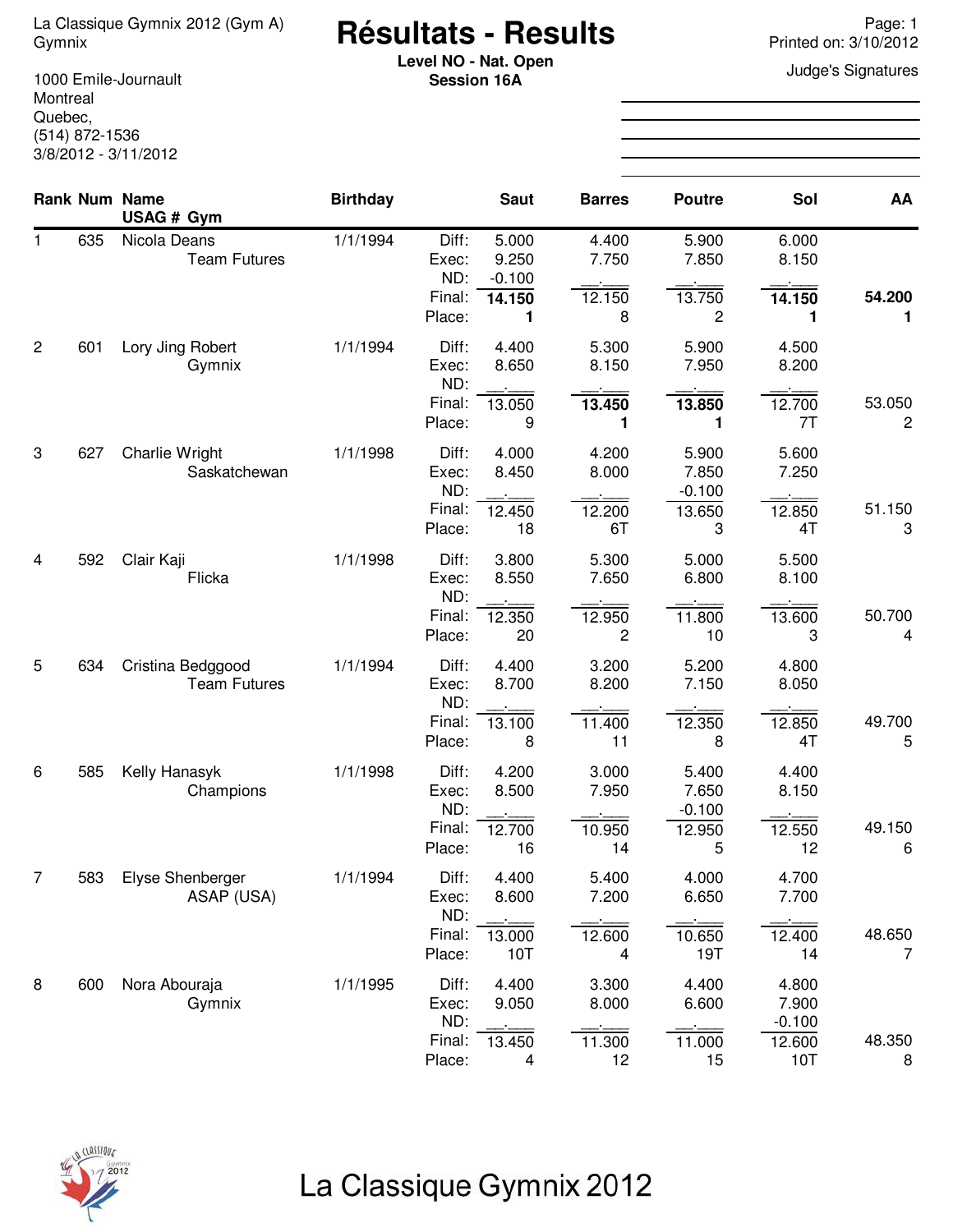<sup>2</sup> <sup>Page: 2</sup> Résultats - Results<br>2/10/2012 Printed on: 3/10/2012

**Level NO - Nat. Open Session 16A**

1000 Emile-Journault **Montreal** Quebec, (514) 872-1536 3/8/2012 - 3/11/2012

|     |     | Rank Num Name<br>USAG # Gym         | <b>Birthday</b> |                                 | <b>Saut</b>                          | <b>Barres</b>            | <b>Poutre</b>            | Sol                                  | AA            |
|-----|-----|-------------------------------------|-----------------|---------------------------------|--------------------------------------|--------------------------|--------------------------|--------------------------------------|---------------|
| 9   | 632 | <b>Tegan Turner</b><br>Springers    | 1/1/1996        | Diff:<br>Exec:<br>ND:           | 4.400<br>8.400                       | 2.600<br>7.600           | 4.500<br>8.000           | 4.600<br>8.050                       |               |
|     |     |                                     |                 | Final:<br>Place:                | 12.800<br>15                         | 10.200<br>17             | 12.500<br>7              | 12.650<br>9                          | 48.150<br>9   |
| 10T | 629 | Natalie Gervais<br><b>Springers</b> | 1/1/1995        | Diff:<br>Exec:<br>ND:           | 4.400<br>8.950                       | 4.700<br>7.950           | 5.400<br>4.050           | 4.700<br>7.900                       |               |
|     |     |                                     |                 | Final:<br>Place:                | 13.350<br>5                          | 12.650<br>3              | 9.450<br>24              | 12.600<br>10T                        | 48.050<br>10T |
| 10T | 630 | Sydney McEachern<br>Springers       | 1/1/1995        | Diff:<br>Exec:<br>ND:<br>Final: | 5.000<br>8.100<br>$-0.100$<br>13.000 | 4.700<br>7.100<br>11.800 | 5.400<br>5.100<br>10.500 | 5.300<br>7.550<br>$-0.100$<br>12.750 | 48.050        |
|     |     |                                     |                 | Place:                          | 10T                                  | 9                        | 22                       | 6                                    | 10T           |
| 12  | 633 | <b>Taylor Chan</b><br><b>TAG</b>    | 1/1/1998        | Diff:<br>Exec:<br>ND:           | 4.400<br>8.750                       | 4.200<br>6.650           | 5.600<br>5.950           | 6.100<br>6.150                       |               |
|     |     |                                     |                 | Final:<br>Place:                | 13.150<br>7                          | 10.850<br>16             | 11.550<br>12             | 12.250<br>16                         | 47.800<br>12  |
| 13  | 626 | Monica Ouellet<br>Saskatchewan      | 1/1/1996        | Diff:<br>Exec:<br>ND:           | 4.400<br>8.500                       | 4.900<br>7.450           | 4.800<br>6.350           | 4.700<br>6.650                       |               |
|     |     |                                     |                 | Final:<br>Place:                | 12.900<br>13T                        | 12.350<br>5              | 11.150<br>14             | 11.350<br>22                         | 47.750<br>13  |
| 14  | 617 | Kennedy Sterenberg<br>Oakville      | 1/1/1997        | Diff:<br>Exec:<br>ND:           | 4.400<br>8.250                       | 3.300<br>7.600           | 4.500<br>6.800           | 4.700<br>8.000                       |               |
|     |     |                                     |                 | Final:<br>Place:                | 12.650<br>17                         | 10.900<br>15             | 11.300<br>13             | 12.700<br>7T                         | 47.550<br>14  |
| 15  | 584 | Kiana Amiot<br>CGC                  | 1/1/1997        | Diff:<br>Exec:<br>ND:           | 4.000<br>8.250                       | 5.100<br>7.100           | 5.400<br>5.350           | 4.600<br>7.900<br>$-0.300$           |               |
|     |     |                                     |                 | Final:<br>Place:                | 12.250<br>21                         | 12.200<br>6T             | 10.750<br>17             | 12.200<br>17                         | 47.400<br>15  |
| 16  | 591 | Jennifer Chew<br>Flicka             | 1/1/1995        | Diff:<br>Exec:<br>ND:           | 4.600<br>8.950                       | 5.300<br>6.450           | 5.000<br>5.650           | 5.300<br>6.100<br>$-0.100$           |               |
|     |     |                                     |                 | Final:<br>Place:                | 13.550<br>3                          | 11.750<br>10             | 10.650<br>19T            | 11.300<br>23                         | 47.250<br>16  |

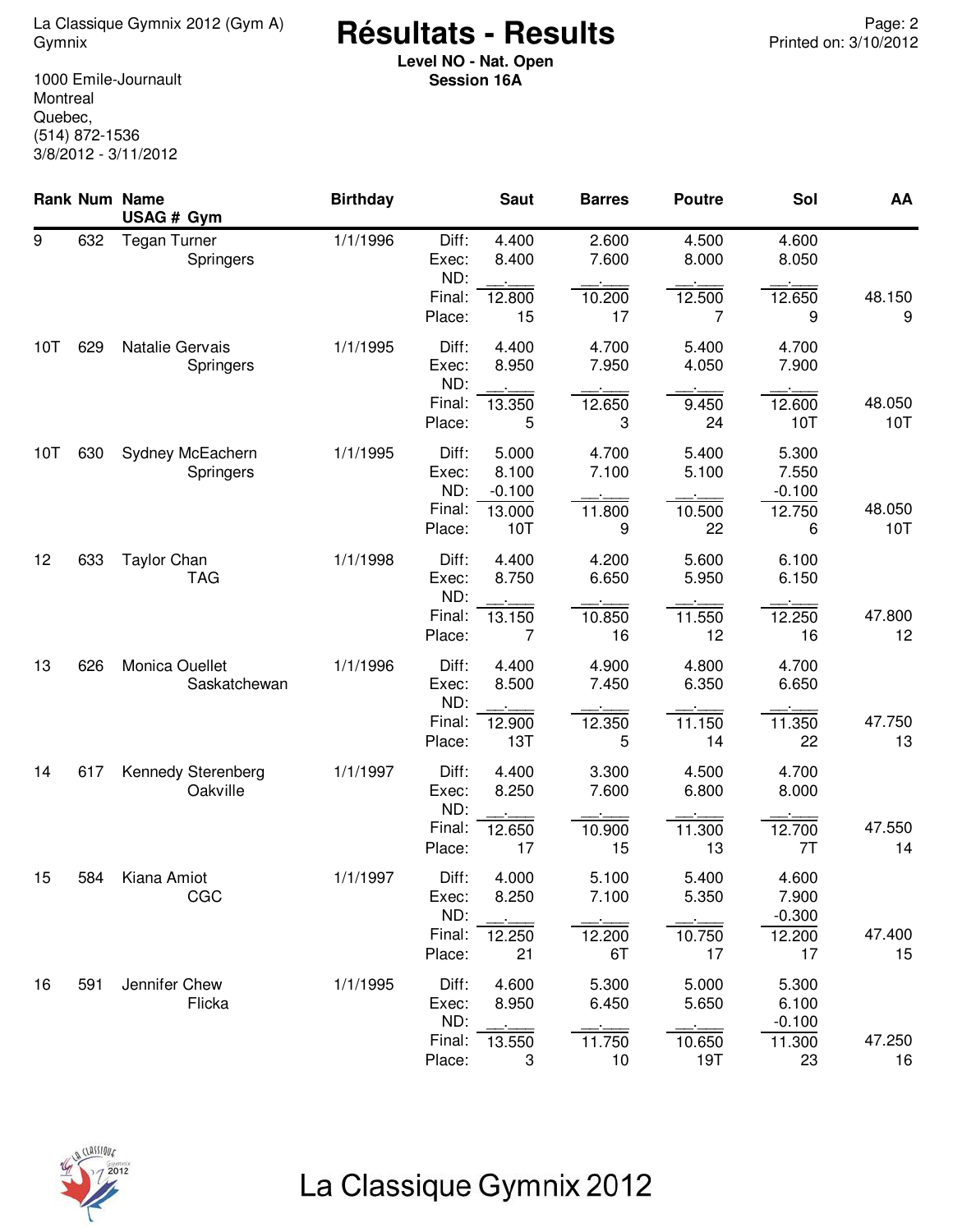<sup>2</sup> <sup>Page: 3</sup> La Classique Gymnix 2012 (Gym A) **Page: 3 Résultats - Results** Printed on: 3/10/2012

**Level NO - Nat. Open Session 16A**

1000 Emile-Journault **Montreal** Quebec, (514) 872-1536 3/8/2012 - 3/11/2012

|    |     | Rank Num Name<br>USAG # Gym            | <b>Birthday</b> |                                 | <b>Saut</b>              | <b>Barres</b>            | <b>Poutre</b>                        | Sol                      | AA           |
|----|-----|----------------------------------------|-----------------|---------------------------------|--------------------------|--------------------------|--------------------------------------|--------------------------|--------------|
| 17 | 580 | Lia Breeden<br>ASAP (USA)              | 1/1/1995        | Diff:<br>Exec:<br>ND:<br>Final: | 4.400<br>8.900<br>13.300 | 4.400<br>5.550<br>9.950  | 4.300<br>8.350<br>$-0.500$<br>12.150 | 5.100<br>6.700<br>11.800 | 47.200       |
|    |     |                                        |                 | Place:                          | 6                        | 19                       | 9                                    | 20T                      | 17           |
| 18 | 628 | Madeleine Arbuckle<br><b>Springers</b> | 1/1/1996        | Diff:<br>Exec:<br>ND:           | 5.000<br>8.900           | 4.300<br>5.700           | 5.100<br>5.700                       | 4.400<br>7.650           |              |
|    |     |                                        |                 | Final:<br>Place:                | 13.900<br>2              | 10.000<br>18             | 10.800<br>16                         | 12.050<br>19             | 46.750<br>18 |
| 19 | 581 | Cheyenne Keller<br>ASAP (USA)          | 1/1/1994        | Diff:<br>Exec:<br>ND:           | 4.400<br>8.550           | 2.900<br>6.400           | 4.000<br>6.700                       | 4.600<br>7.550           |              |
|    |     |                                        |                 | Final:<br>Place:                | 12.950<br>12             | 9.300<br>20              | 10.700<br>18                         | 12.150<br>18             | 45.100<br>19 |
| 20 | 644 | Nicole Mandrini<br>Universal (USA)     | 1/1/1996        | Diff:<br>Exec:<br>ND:           | 4.200<br>8.200           | 5.500<br>3.200           | 5.000<br>5.550                       | 4.800<br>7.550           |              |
|    |     |                                        |                 | Final:<br>Place:                | 12.400<br>19             | 8.700<br>21              | 10.550<br>21                         | 12.350<br>15             | 44.000<br>20 |
| 21 | 587 | Melissa Dowling<br>Dynamo              | 1/1/1995        | Diff:<br>Exec:<br>ND:           | 5.000<br>7.900           | $\overline{\phantom{a}}$ | 5.300<br>6.450                       | 5.800<br>8.250           |              |
|    |     |                                        |                 | Final:<br>Place:                | 12.900<br>13T            | $24*$                    | 11.750<br>11                         | 14.050<br>2              | 38.700<br>21 |
| 22 | 625 | Breanna Franklin<br>Saskatchewan       | 1/1/1998        | Diff:<br>Exec:<br>ND:           | 0.000<br>0.000           | 4.100<br>4.500           | 4.900<br>7.700                       | 4.200<br>7.600           |              |
|    |     |                                        |                 | Final:<br>Place:                | 0.000<br>$24*$           | 8.600<br>22              | 12.600<br>6                          | 11.800<br>20T            | 33.000<br>22 |
| 23 | 643 | Gabrielle Forero<br>Universal (USA)    | 1/1/1994        | Diff:<br>Exec:<br>ND:           | 4.300<br>6.650           |                          | 5.100<br>5.300<br>$-0.100$           | 3.500<br>6.000           |              |
|    |     |                                        |                 | Final:<br>Place:                | 10.950<br>23             | $24*$                    | 10.300<br>23                         | 9.500<br>24              | 30.750<br>23 |
| 24 | 624 | Madison Brannen<br>Saskatchewan        | 1/1/1998        | Diff:<br>Exec:<br>ND:           | 3.800<br>7.950           | 0.600<br>2.250           |                                      | 5.000<br>7.450           |              |
|    |     |                                        |                 | Final:<br>Place:                | 11.750<br>22             | 2.850<br>23              | $25*$                                | 12.450<br>13             | 27.050<br>24 |